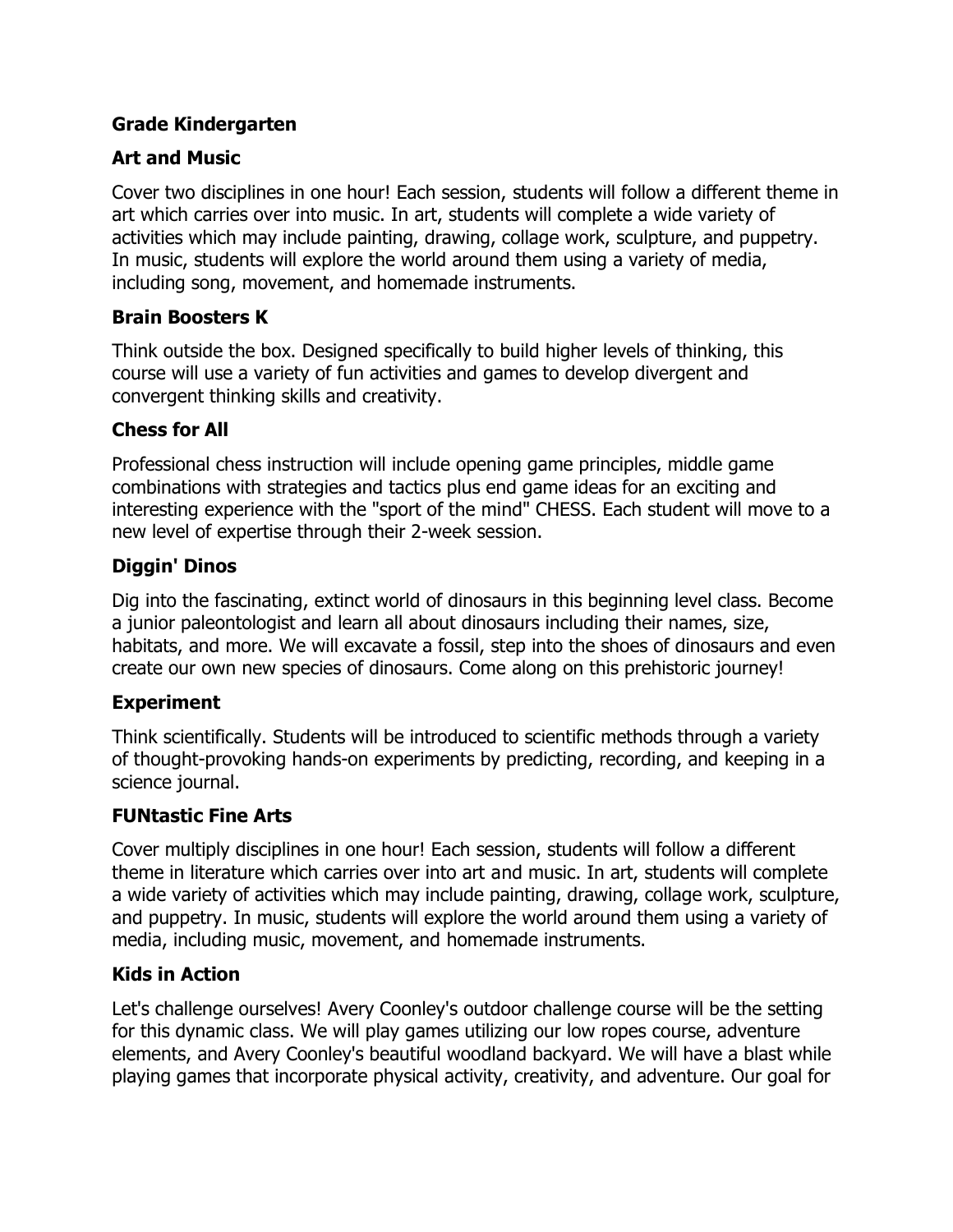your child is to gain confidence, develop self-awareness, increase cognitive skills, and have fun!

# **Let's Get Ready to Read**

Build the skills needed to read. Using a variety of stimulating, fun activities, this course focuses on the early literacy skills which help develop confident readers.

### **Math and Literature**

Sharpen thinking skills. Children's literature is filled with math concepts such as counting, sequencing, patterns, and geometry. Using classic and new picture books, students will develop math and number sense. This class provides great integration of learning.

## **Mini Muscles**

A real hands-on experience! Students will use a variety of manipulatives, such as Playdoh, pipettes, sand trays, and Wikki Sticks to strengthen their hand and arm muscles. A fun and messy way to further develop the fine motor skills that students will need during their Kindergarten year.

## **The Nature Class**

Learn about the lives of plants and animals. Using a variety of activities, such as raising plants, identifying plants and insects on nature walks, interacting with stories about nature, and creating artwork with items found in nature, students will gain a better understanding of the natural world.

## **NU CTD Engineering Pathway**

Week 1: Building Bridges  $-$  Students playfully learn about different kinds of bridges and how they are used. They build their own bridges and test their bridge's strength. Week 2: Desigining Sailing Ships – Students learn how ships are designed and built. They examine the parts of ship, including keels, hulls and masts. They build simple vessels and test their vessel's sea-worthiness. In both weeks, students develop problem-solving and design-thinking skills.

## **NU CTD Life Science & STEM Pathway**

Week 1: Animals Big & Small - Students playfully learn about creatures in the animal kingdom. They strengthen math, science, and literacy skills as they use standard and non-standard measurements, order and classify animals in logical ways, and identify common characteristics. Week 2: NU STEM Academy - Students explore a variety of STEM topics using a hands-on, imaginative approach. They strengthen problem-solving and reasoning skills.

## **NU CTD Physics & Technology Pathway**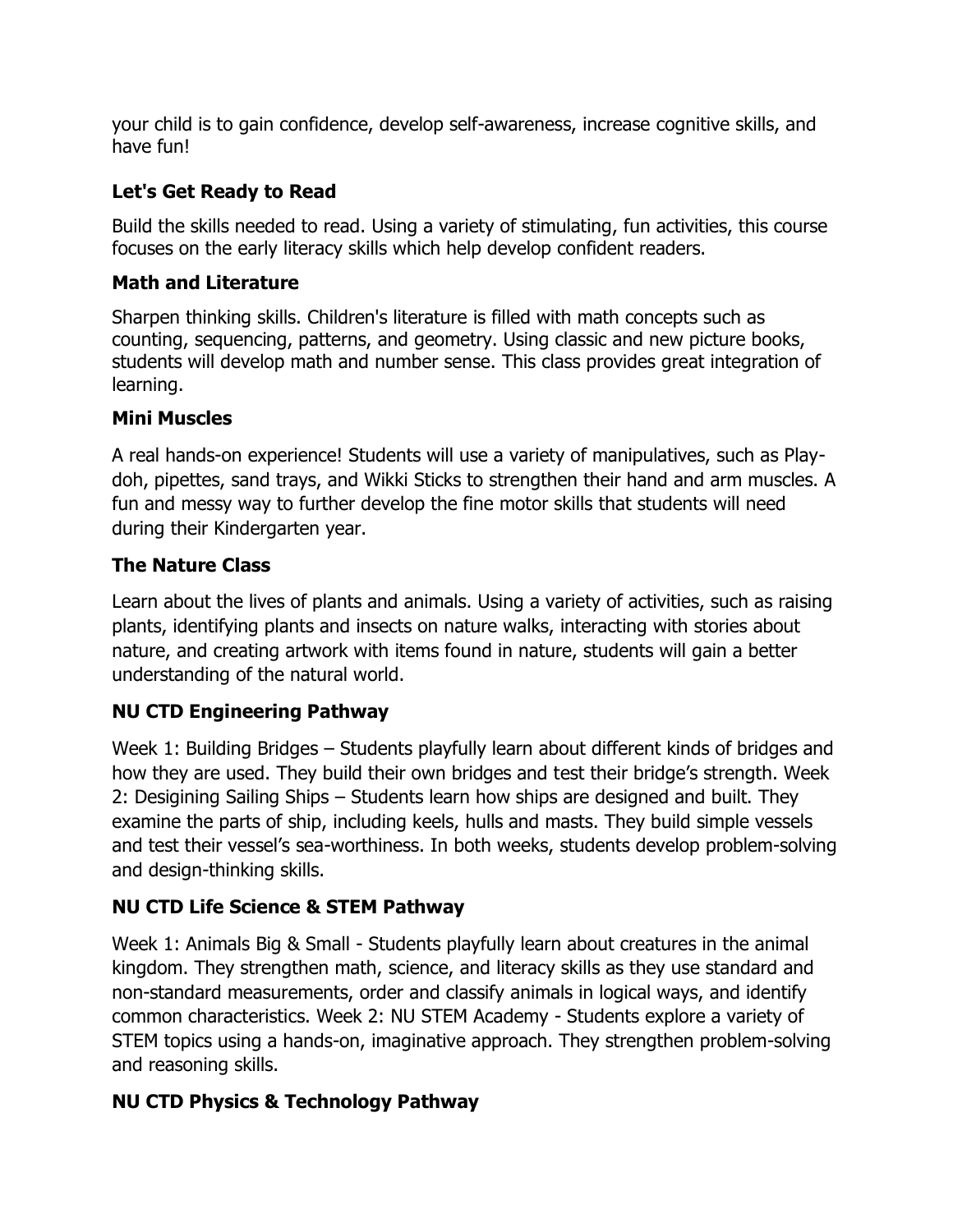Week 1: Robots & Coding  $-$  Students leave screens behind to play and learn about coding with a variety of friendly robots. Through storytelling, building and tangible programming, students extend their understanding of computer coding concepts and build computational thinking and spatial reasoning skills. Week 2: Physics: Force & Motion - Students push, pull, and play their way to understanding the physics of force and motion. They test, measure and experiment as they apply engineering and physical science concepts.

### **Once Upon a Time**

Fairy tales and superheroes come alive. Participants will sharpen skills in reading, creative thinking, art, and acting as they enjoy a variety of stories from the world of fantasy.

### **Patterns & Rhymes**

Time to rhyme and play with patterns. Children will find, extend, and create patterns in pictures, words, poetry, reading, math, music, and movement. A cross-curricular class to develop thinking skills and discover that patterns and rhymes are everywhere!

### **Pushes, Pulls, and Pins**

Welcome to Pushes, Pulls, and Pins: where forces meet bowling. Students build their very own electronic tabletop version of a bowling game. The project uses light sensors to know how many pins are knocked down and students use programming to keep score. Students explore the forces of pushes and pulls through explorations of the project's components. They let their creative juices flow with artwork and by designing displayed images to indicate strikes and spares. Students get to keep their projects and take them home to play with their family and friends!

## **T-Ball**

Play ball! Players in this class will be taught a basic understanding of the fundamental rules of the All-American game while working on developing control of various muscles as they hit, run, field, and throw. This is a great way to enter the sports of baseball and softball.

### **Yoga for Kids**

Have fun while developing focus, awareness, and coordination. Taught by a trained yoga instructor, this class stresses flexibility and balance as students participate in imaginative poses, games, songs, and relaxation - a beneficial class for the whole body.